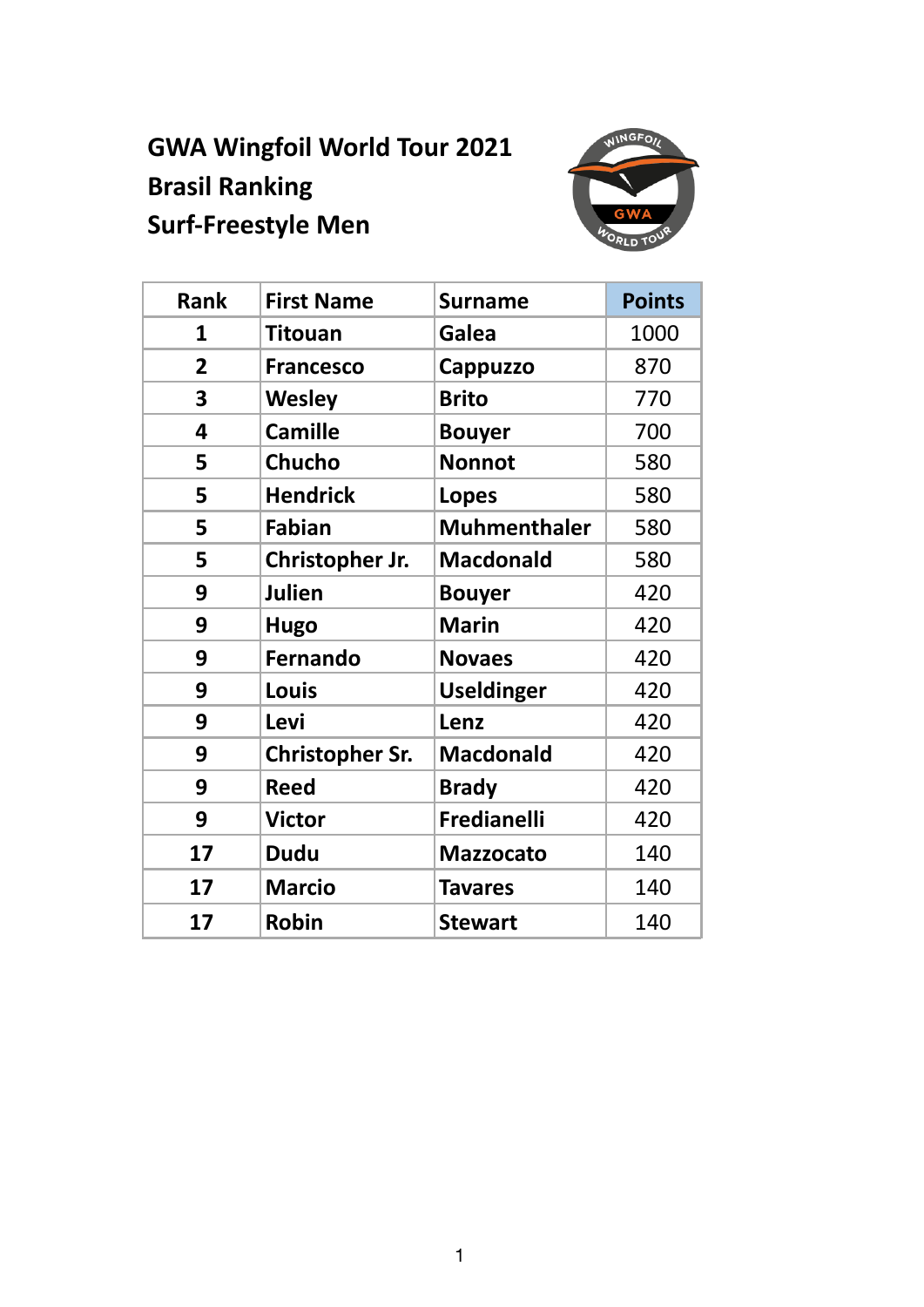# **GWA Wingfoil World Tour 2021 Brasil Ranking Surf-Freestyle Women**



| <b>Rank</b>    | <b>First Name</b> | <b>Surname</b>       | <b>Points</b> |
|----------------|-------------------|----------------------|---------------|
| 1              | <b>Bowien</b>     | Van der Linden       | 1000          |
| $\overline{2}$ | Paula             | Novotna              | 870           |
| 3              | <b>Olivia</b>     | Piana                | 770           |
| 4              | <b>Orane</b>      | <b>Ceris</b>         | 700           |
| 5              | <b>Marcela</b>    | <b>Witt</b>          | 580           |
| 5              | <b>Kylie</b>      | Zarmati              | 580           |
| 5              | Liana             | <b>Oliveira</b>      | 580           |
| 5              | Lidiane           | <b>Viana Sanders</b> | 580           |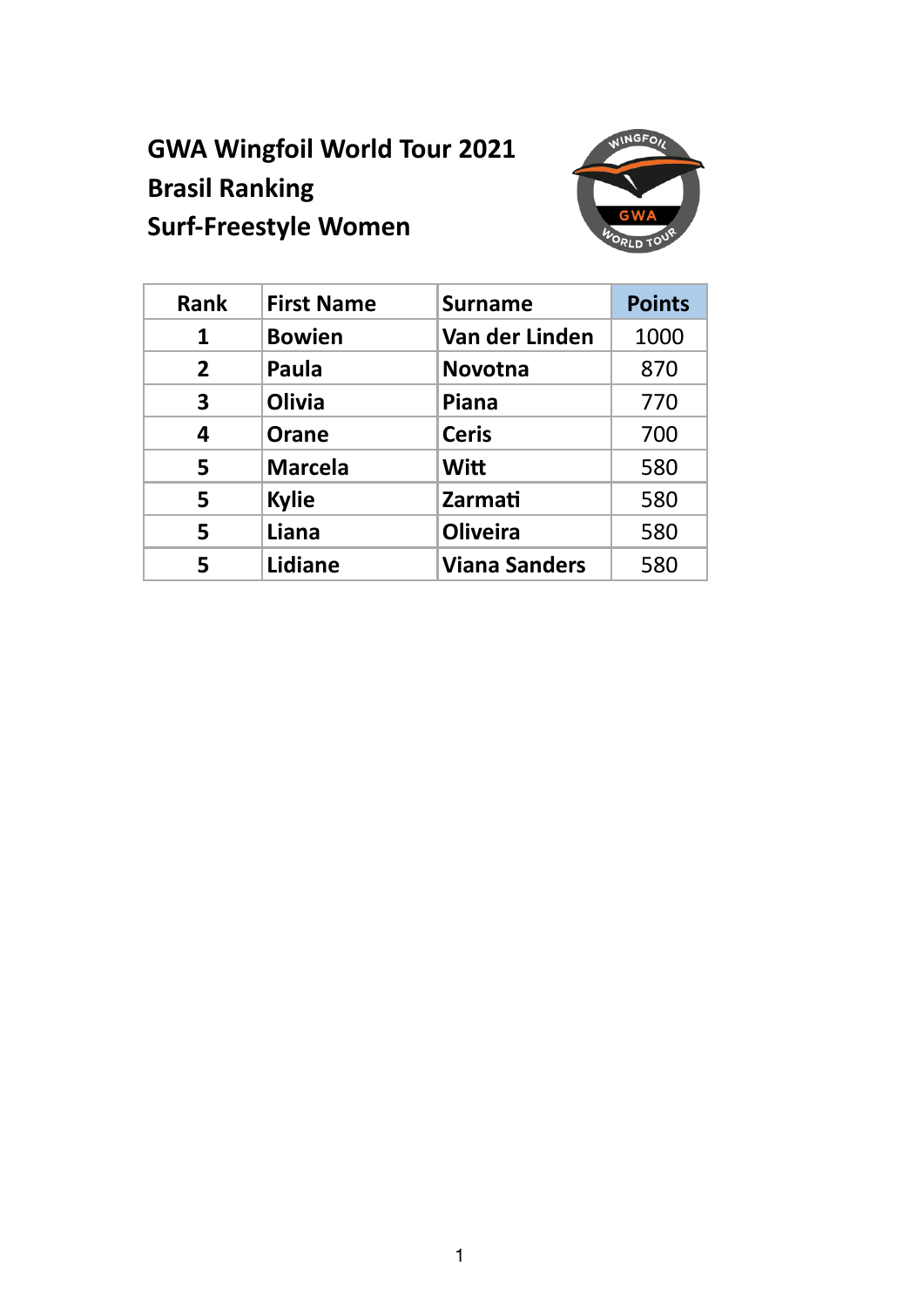# **GWA Wingfoil World Tour 2021 Brasil Ranking Race Men**



| <b>Rank</b>    | <b>First Name</b>        | <b>Surname</b>      | <b>Points</b> |
|----------------|--------------------------|---------------------|---------------|
| 1              | <b>Titouan</b>           | Galea               | 1000          |
| $\overline{2}$ | <b>Hugo</b>              | <b>Marin</b>        | 960           |
| 3              | <b>Francesco</b>         | Cappuzzo            | 920           |
| 4              | <b>Camille</b>           | <b>Bouyer</b>       | 890           |
| 5              | <b>Riccardo Andrea</b>   | <b>Leccese</b>      | 860           |
| 6              | <b>Hendrick</b>          | <b>Lopes</b>        | 830           |
| 7              | <b>Wesley</b>            | <b>Brito</b>        | 800           |
| 8              | <b>Dussarps</b>          | <b>Matéo</b>        | 770           |
| 9              | <b>Fabian</b>            | <b>Muhmenthaler</b> | 740           |
| 10             | <b>Chucho</b>            | <b>Nonnot</b>       | 710           |
| 11             | <b>Alvaro</b>            | <b>Cadena</b>       | 690           |
| 12             | <b>Chris</b>             | <b>MacDonald</b>    | 670           |
| 13             | <b>Julien</b>            | <b>Bouyer</b>       | 650           |
| 14             | <b>Fernando</b>          | <b>Novaes</b>       | 630           |
| 15             | <b>Reed</b>              | <b>Brady</b>        | 610           |
| 16             | Levi                     | Lenz                | 590           |
| 17             | <b>Christopher Wolfe</b> | <b>MacDonald</b>    | 570           |
| 18             | <b>Robin</b>             | <b>Stewart</b>      | 550           |
| 19             | <b>Victor</b>            | Fredianelli         | 530           |
| 20             | <b>Dudu</b>              | <b>Mazzocato</b>    | 510           |
| 21             | <b>Mauro</b>             | Luzz                | 498           |
| 22             | <b>Sergio</b>            | Perera              | 486           |
| 23             | Joao                     | <b>Ferreira</b>     | 474           |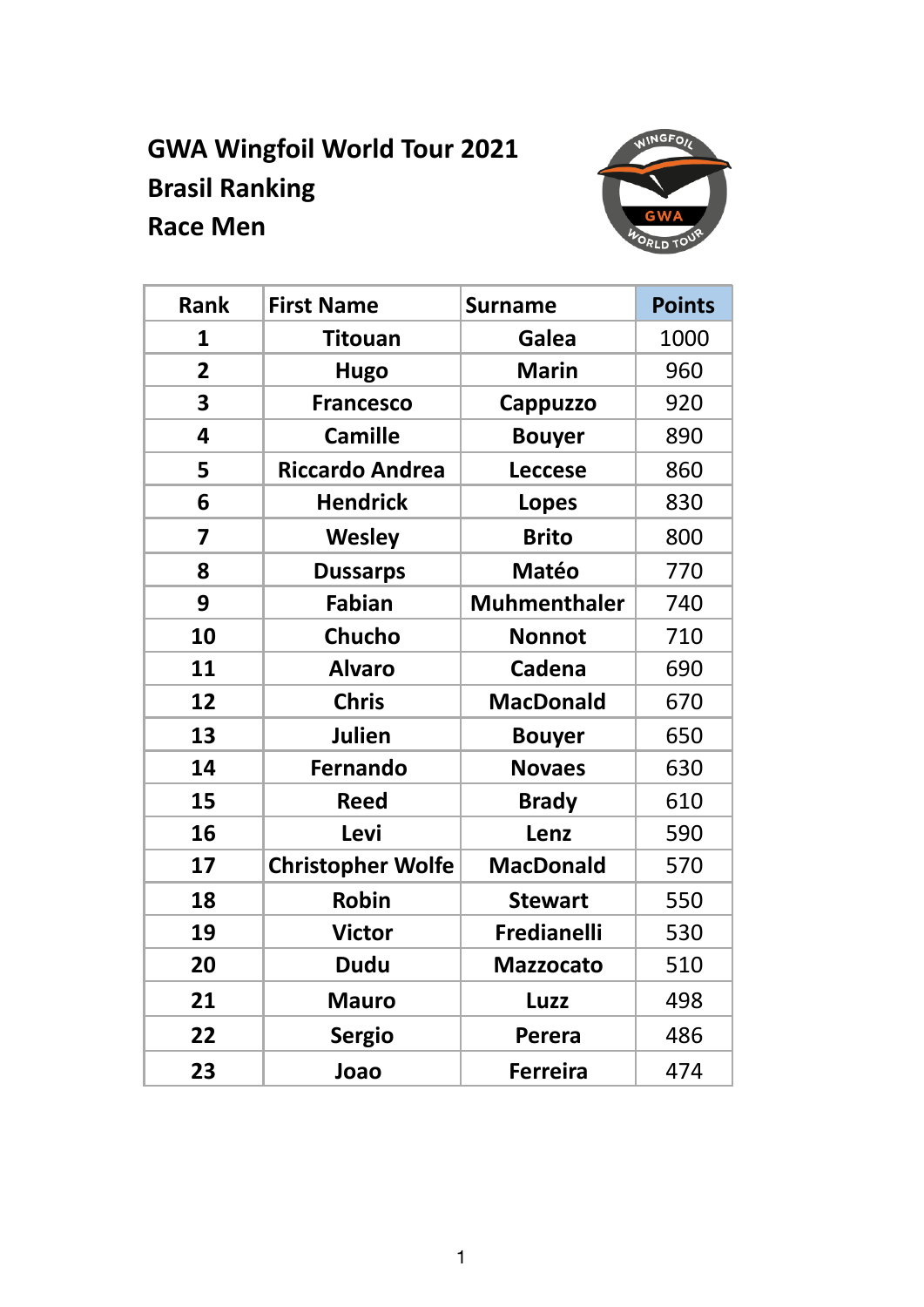# **GWA Wingfoil World Tour 2021 Brasil Ranking Race Women**



| <b>Rank</b>             | <b>First Name</b> | <b>Surname</b>       | <b>Points</b> |
|-------------------------|-------------------|----------------------|---------------|
| 1                       | <b>Olivia</b>     | Piana                | 1000          |
| 2 <sup>1</sup>          | <b>Bowien</b>     | Van der Linden       | 960           |
| 3                       | Paula             | <b>Novotna</b>       | 920           |
| 4                       | <b>Kylie</b>      | zarmati              | 890           |
| 5                       | Orane             | <b>Ceris</b>         | 860           |
| 6                       | Lidiane           | <b>Viana Sanders</b> | 830           |
| $\overline{\mathbf{z}}$ | <b>Marcela</b>    | <b>Witt</b>          | 800           |
| 8                       | Liana             | <b>Oliveira</b>      | 770           |
| 9                       | Leticia           | <b>Nakiri</b>        | 740           |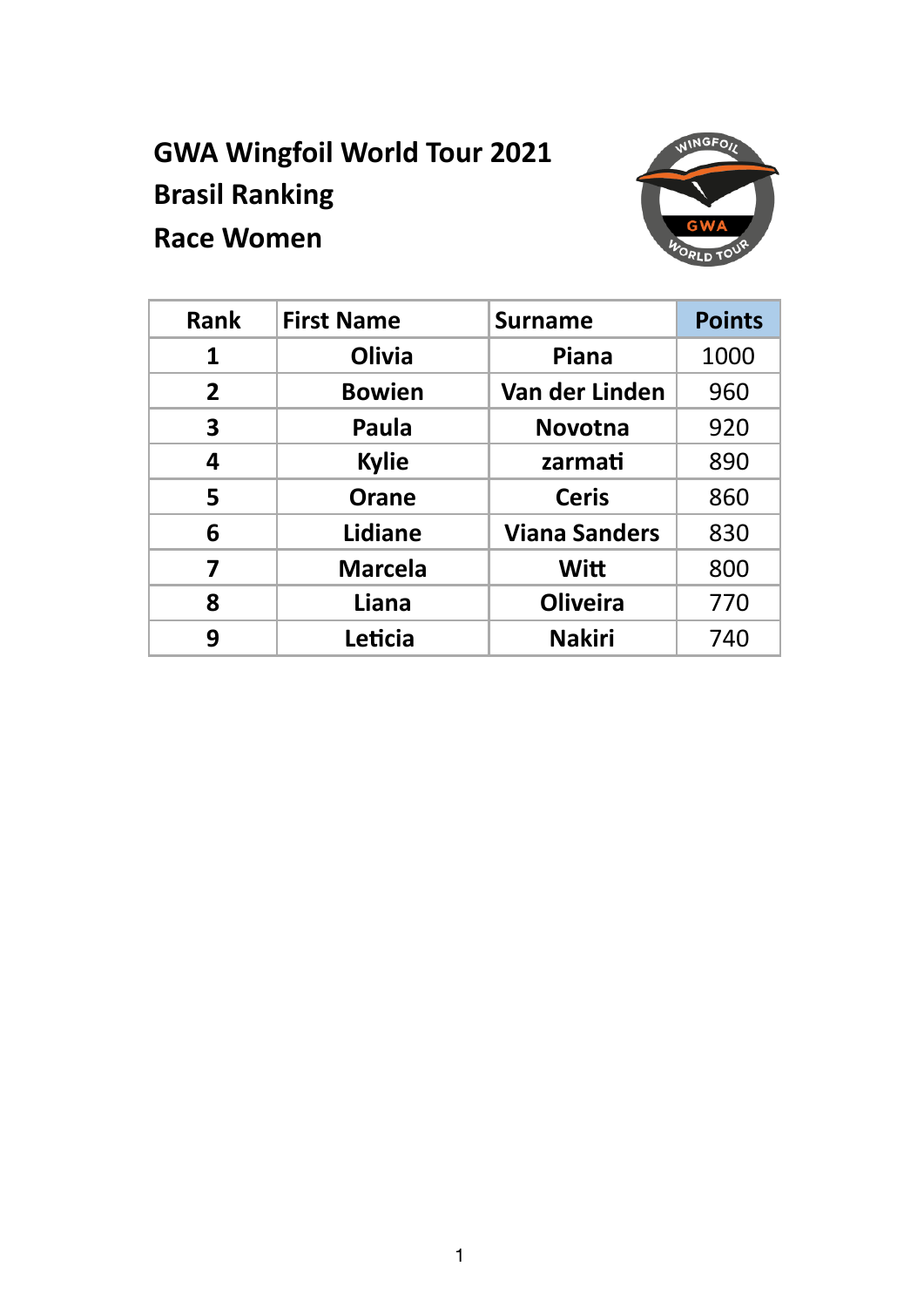## **GWA Wingfoil World Tour 2021**



#### **Race South America Men**

| <b>Rank</b>    | <b>First Name</b> | <b>Surname</b>     | <b>Brasil</b>  |      |
|----------------|-------------------|--------------------|----------------|------|
| 1              | <b>Riccardo</b>   | <b>Leccese</b>     | 1              | 1000 |
| $\overline{2}$ | Fernando          | <b>Novaes</b>      | $\overline{2}$ | 960  |
| 3              | <b>Alvaro</b>     | Cadena             | 3              | 920  |
| 4              | <b>Dudu</b>       | <b>Mazzocato</b>   | 4              | 890  |
| 5              | <b>Victor</b>     | <b>Fredianelli</b> | 5              | 860  |
| 6              | Levi              | Lenz               | 6              | 830  |
| 7              | <b>Carlos</b>     | <b>Martin</b>      | 7              | 800  |
| 8              | <b>Mauro</b>      | Luzz               | 8              | 770  |